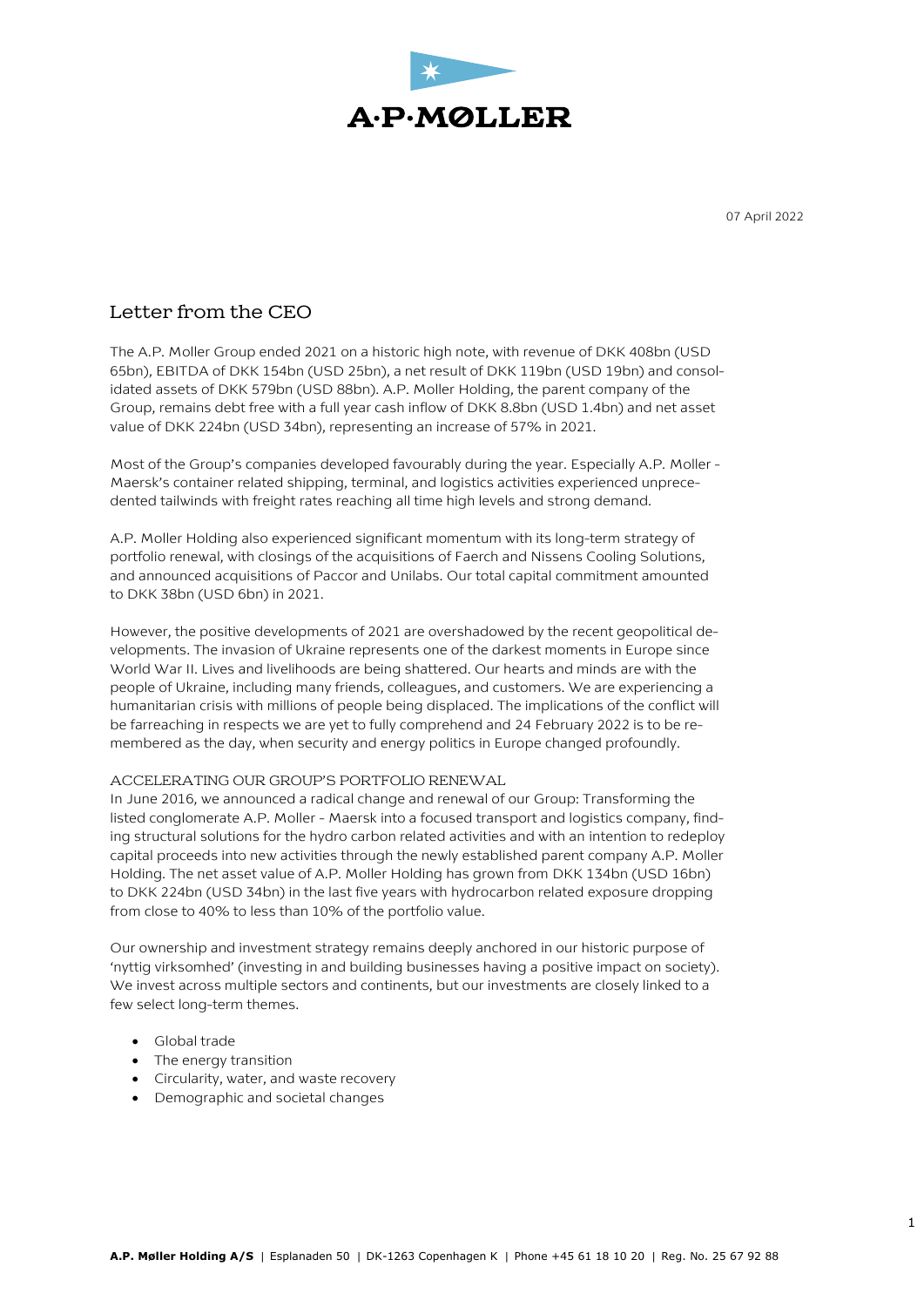

THE GLOBAL SUPPLY CHAIN IS BROKEN WITH CUSTOMERS SEEKING NEW SOLUTIONS The container related activities delivered record profits due to the disruptions to the global supply chain and a strong resurgence in consumer demand. For the last decades, many companies have pursued a highly transactional approach to the procurement of transportation services with inventories kept at a minimum driven by 'just in time' concepts. The pandemic has forced corporations to rethink their approach, as resilience and the ability to rapidly respond to supply chain shocks have become essential to sustain reliable production and distribution of goods.

In this new environment, A.P. Moller - Maersk's integrated end-to-end logistics offering has been embraced by many of its customers. While 90% of A.P. Moller - Maersk's EBIT is still generated from container shipping, and with APM Terminals' continued solid results being a complement to the liner activities, A.P. Moller - Maersk has accelerated the expansion of its logistics segment, seeing 34% year-on-year organic growth of such services. In the last two years, the company has also pursued several acquisitions within customhouse brokerage, fulfilment, intermodal and air freight in order to build a stronger integrated customer offering. At the end of 2021, A.P. Moller - Maersk announced the intention to acquire LF Logistics for USD 3.6bn. The intended acquisition will significantly expand A.P. Moller - Maersk's logistics capabilities in the Asia-Pacific region, adding 223 warehouses, bringing the total number of facilities to 549 globally.

Other companies in our portfolio have also embraced the opportunity to provide better solutions for the global supply chain. Maersk Tankers has radically transformed its business model, from being an integrated asset operator, to becoming a services company offering commercial management services, continuing to grow its pool of partners to one of the biggest tanker fleets under management.

OUR GROUP IS ACCELERATING THE ENERGY TRANSITION ON MULTIPLE FRONTS 2021 became an inflection point for many of our portfolio activities in terms of the energy transition.

A.P. Moller Holding continued to develop a strong industrial platform serving the renewable energy industry. KK Wind Solutions acquired PCH Engineering, which, together with the earlier acquisition of Gram & Juhl, has significantly enhanced KK Wind Solutions' digital capabilities. KK Wind Solutions and the recently acquired Nissens Cooling Solutions provide essential services to the leading OEMs in the wind industry. We continue to see opportunities to build a stronger platform by bringing scale advantages to our clients through consolidation and by much closer partnerships, offering a higher degree of insourcing and bespoke services, with a few select clients.

In the last few years, we have also incubated several green energy ventures coming out of our legacy activities, with solutions to some of the global energy challenges. Three new platforms stand out in their commitment and commercial momentum:

Maersk Tankers incubated and spun off ZeroNorth, which makes ocean-based trade greener by offering AI based SaaS solutions reducing emissions for the global merchant fleet (oceanbased trade generates 3% of the world's entire greenhouse gases). We are, in particular, grateful for the constructive partnership with Cargill, which has become a shareholder of the venture, providing great advice and support to the company's journey. Innargi, founded by a number of talented colleagues from the divested Maersk Oil, has secured a 30-year contract to develop Europe's largest geothermal plant of 110 MW for the city of Aarhus. Innargi offers a sustainable alternative to imported biomass and plans to expand across Europe (heating of buildings contributes to 13% of Europe's total GHG). We take note of the significant interest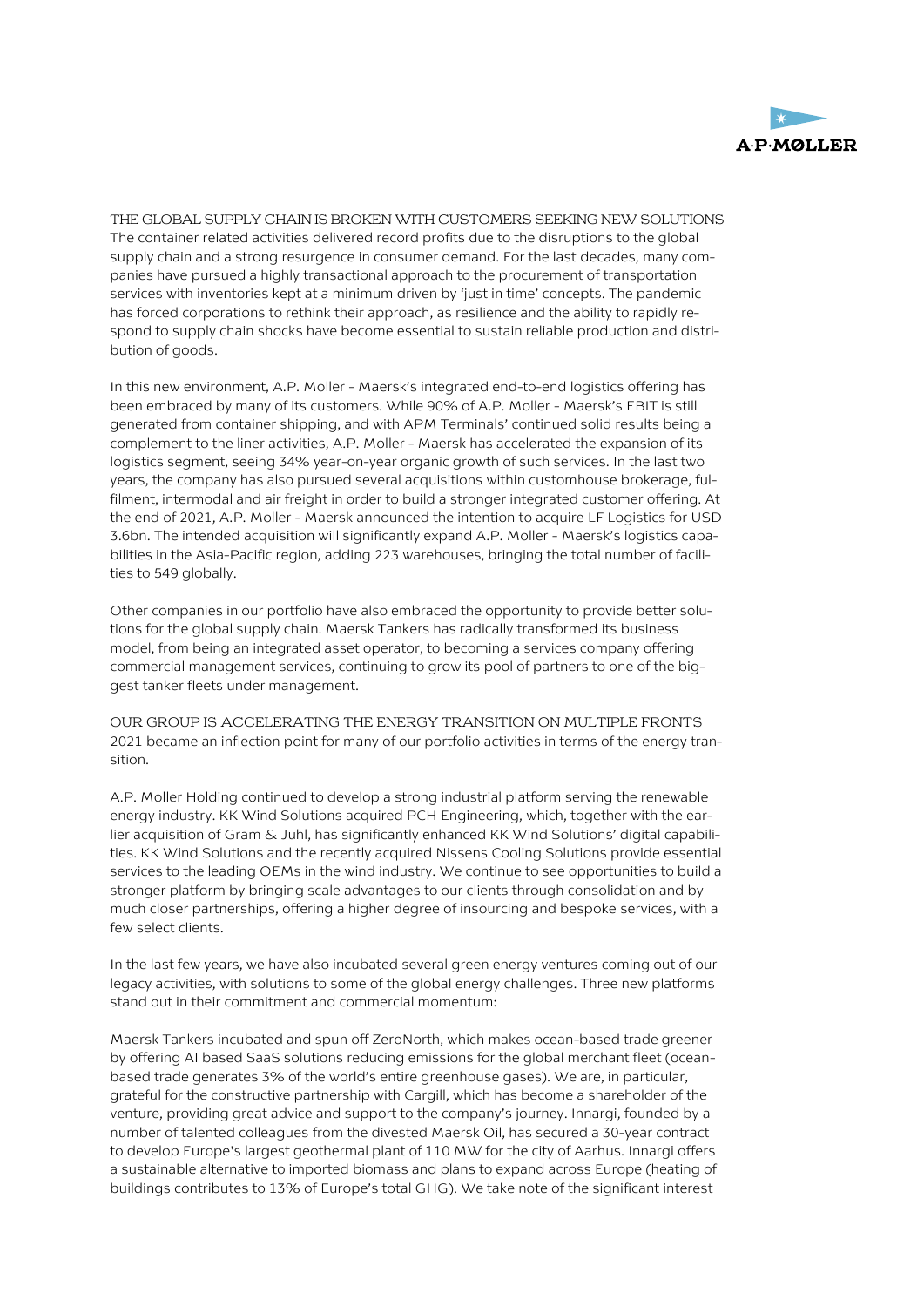

from other investors to participate in Innargi's fund raising. Finally, A.P. Moller Capital has deployed the capital of its first infrastructure fund and is expected to launch what is to become one of the world's first net zero infrastructure funds, supporting emerging markets with their energy transition in a socially responsible way.

The Group is also seeing a number of initiatives to accelerate the energy transition in transportation. In 2021, A.P. Moller - Maersk announced the order for the world's first vessels with dual fuel engine configuration, capable of running green methanol. The full series of 12 vessels is expected to save around 1.5 million tonnes of GHG. Sourcing adequate amounts of green fuel requires a significant ramp up of production capacity. Global, green methanol production is currently at 30,000 tonnes and 450,000 tonnes will be needed annually by A.P. Moller - Maersk to operate the first vessels. In this respect, the newbuilding order represents a real catalyst for the global methanol industry to create a new fuel market. As this letter is being finalised, several large scale industrial projects to produce green methanol have been announced.

On a final note, Maersk Drilling and Noble announced the intention to merge in November 2021. Subject to antitrust approvals, the combined company will bring benefits to several stakeholders of the two companies, including a stronger balance sheet, the capabilities to support a diversified customer base with energy production and security, significant cost synergies, and a more liquid share.

## ACCELERATING THE USE OF CIRCULAR PRODUCTS

In 2021, we also accelerated the investments into circular systems of waste. We see great opportunities in changing the use of plastics from being a linear product to becoming a circular product. During the early part of 2021, we closed the acquisition of Faerch, the leading European developer of sustainable packaging for food with 70% of its content fully recycled. We see great potential in Faerch's strong leadership and applied technologies to expand the distribution of circular products to new geographies and product categories. In late 2021, the company signed the acquisition of Paccor, which will expand Faerch's presence in the dairy sector and turn Faerch into Europe's largest producer of rigid packaging solutions for the food industry. Furthermore, it will enable Faerch to transform Paccor and the dairy industry towards sustainable packaging solutions based on recycled PET.

## CHANGING DEMOGRAPHICS: DIAGNOSTICS TO SUPPORT THE TRANSITION TO VALUE-BASED HEALTHCARE

A.P. Moller Holding's investment strategy is anchored in the next decades' evolving macro themes and our purpose to develop businesses that provide solutions to societal challenges. Over the last decades, healthcare systems have become increasingly stretched for resources. The problem is likely to exacerbate in markets with ageing demographics, holding higher demand for healthcare services. Early, correct and efficient diagnostics services not only save lives and reduce human suffering, but also enable more effective and targeted treatments. As a result, diagnostics is a critical foundation for the important transition from volume-based to value-based healthcare, to reduce the number of medical resources applied and to provide better patient outcomes.

In December 2021, we announced the acquisition of Unilabs, one of the leading diagnostics companies in Europe. Unilabs offers a good fit with our Group's understanding for how to run local operations requiring a high degree of automation and logistics across different geographies. We are deeply impressed with Unilabs' expertise within testing, pathology, and radiology. We also see the opportunity to grow the company's operations to new markets, offering important and immediate solutions to countries having limited access to critical healthcare solutions, such as teleradiology services.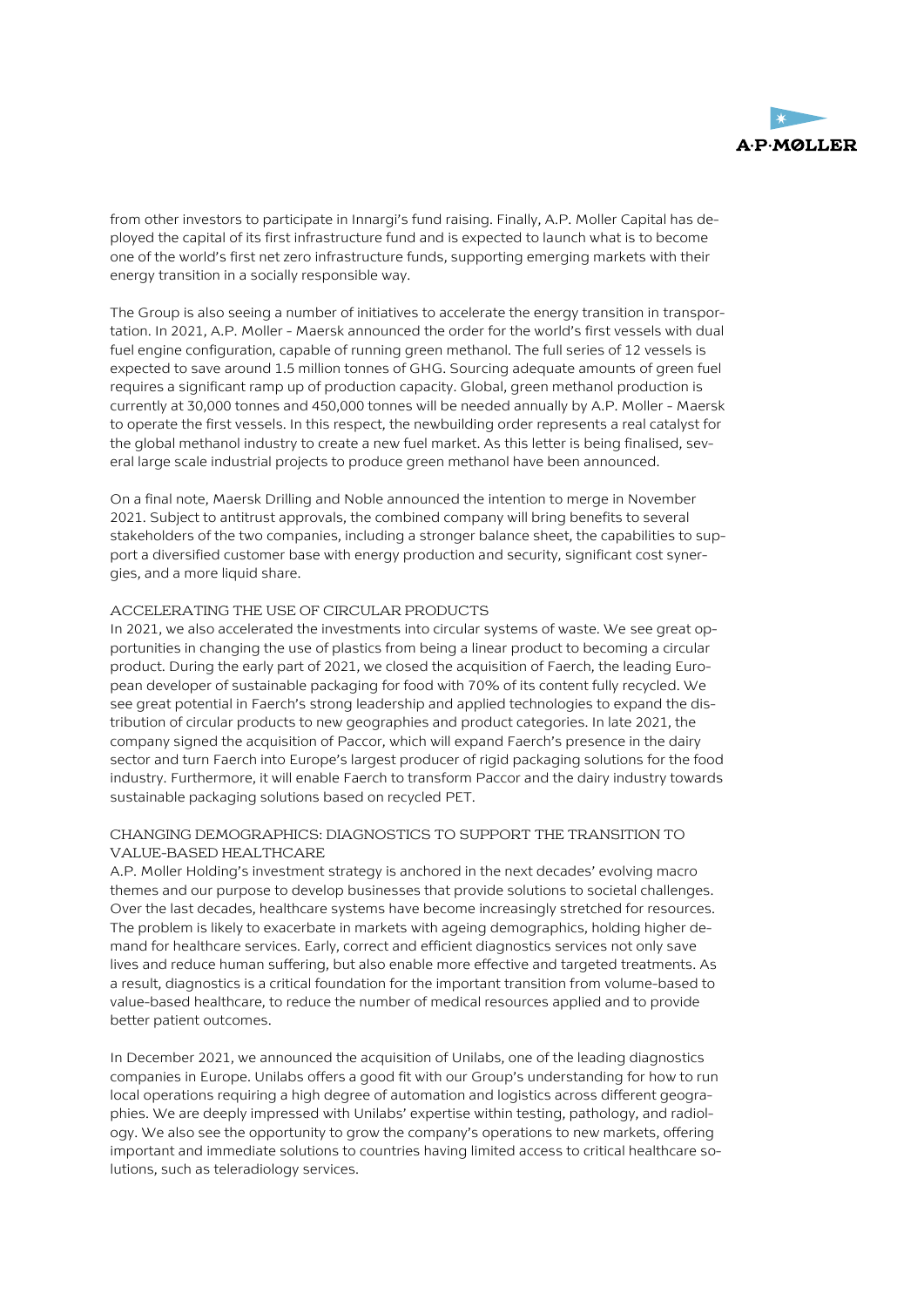

### WITH GRATITUDE TO OUR COLLEAGUES

The strong performance of our Group is a testimony to the enormous efforts and commitments of our many colleagues in A.P. Moller Holding and across our affiliates. In connection with the recent acquisitions, we have been blessed with new talent joining our Group, bringing valuable experience and insights to our broader ecosystem. In this respect, we are excited to see how many best practices and insights are increasingly shared across the portfolio companies' different functional fora.

There have also been changes to some of the boards. A special thanks to Jim Hagemann Snabe and Karsten Dybvad for their extensive contributions as Chair of A.P. Moller - Maersk and Danske Bank, respectively, over the last few years. I have personally enjoyed the very close collaboration with Jim, who has been an important contributor to our Group's restructuring and transformation in the last few years, and I look forward to continuing our collaboration in his capacity as senior advisor. The Chair of A.P. Moller Holding, Ane M. M. Uggla, also decided to step down from the board of A.P. Moller - Maersk, after more than 30 years as a director. Ane's contributions to A.P. Moller - Maersk have been significant in many ways, not least for providing steadfast guidance on our purpose and values. In this respect, long before CSR and ESG became regular board topics, Ane has always stressed the importance of being a responsible company and a good corporate citizen in a complex world with many challenges.

#### DARK CLOUDS ON THE HORIZON

As I am writing this letter, we are witnessing the invasion of Ukraine unfold.

Our first priority has been the safety of our Group's employees and their families in Ukraine.

Secondly, we do our utmost to support the humanitarian efforts. It is devastating to witness Ukraine's cities being shattered to ashes with millions of Ukrainians now displaced. We are encouraged to see how affiliates across our Group contribute to humanitarian efforts in different ways. A.P. Moller - Maersk, a long-standing member of the UN-led Logistics Emergency Teams, has set up warehousing operations and supply chains to provide food and medical supplies via the World Food Programme, UNHCR, EU, and USAID. Our foundation has also pledged significant financial support to the Red Cross to accelerate relief programmes and help courageous volunteers in Ukraine.

Let me stress that I also feel strongly for our many Russian colleagues and their families, who carry no responsibility for the conflict. Our Russian colleagues have worked passionately for an industry, which depends on peace, trade and open borders, to operate successfully. I have highly appreciated their warm hospitality during trips from Sakhalin to St Petersburg. I know they want to end the war as much as we do. And I know that many of them are left in a difficult and exposed situation.

The direct financial impact of the war is manageable for our affiliates shorter-term. However, a longer-term scenario of a protracted war, widespread cyberattacks, negative consumer confidence and continued high fuel costs, may have a severe negative impact on the global economy and our Group's financial performance. There are also other macro-economic developments which may further hamper the outlook in the coming year. Inflation has already started taking a toll on our industrial activities during the second half of 2021 and further margin pressure is expected in 2022. Finally, it is important to take note of the continued risks of the pandemic, not least the related lock downs in China, which may significantly reduce many factories' ability to supply goods.